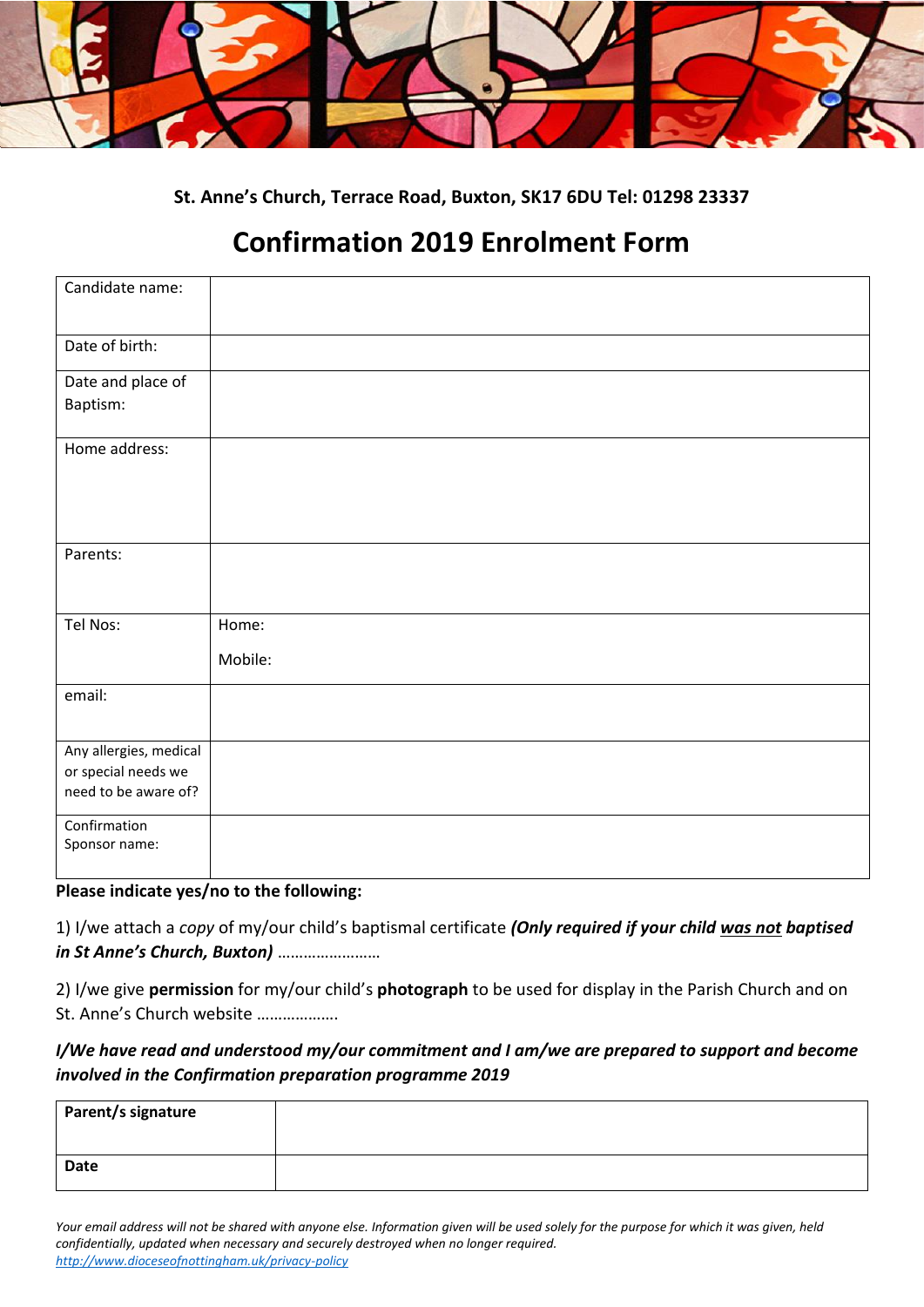

**St. Anne's Church, Terrace Road, Buxton, SK17 6DU Tel: 01298 23337**

## **Confirmation 2019**

**<http://www.stannes.org.uk/>**

**[www.facebook.com/StAnnesRCBuxton](https://www.facebook.com/StAnnesRCBuxton/)**

**[https://www.facebook.com/SAYBUXTON](https://www.facebook.com/SAYBUXTON/)**

Names of group leaders: Lesley Crowther, Heather Toomey, Mark Toomey, Margaret Swift, Rob Aldous, Ann Woollacott, Kathryn Scott, Gerard Coyle, Fr Gerry

Contact numbers:

| Lesley    | 07837086578 / crowther lesley@yahoo.com |  |  |
|-----------|-----------------------------------------|--|--|
| Margaret: | 07774763051 / mm.swift@uwclub.net       |  |  |
| Heather:  | 07876646473 / dhmands@ic24.net          |  |  |
| Fr Gerry: | 01298 23777 / stannesbuxton@gmail.com   |  |  |

Normal venue of meetings: St Anne's Parish Centre, Hardwick Square West, Buxton, SK17 6PX

Normal day and time of meetings: Tuesday, 19:00 – 21:00

Pre-Confirmation Residential Weekend:

29 - 31 March 2019 at The Briars Catholic Youth Retreat Centre, Crich Common, Crich, Matlock, Derbyshire, DE4 5BW